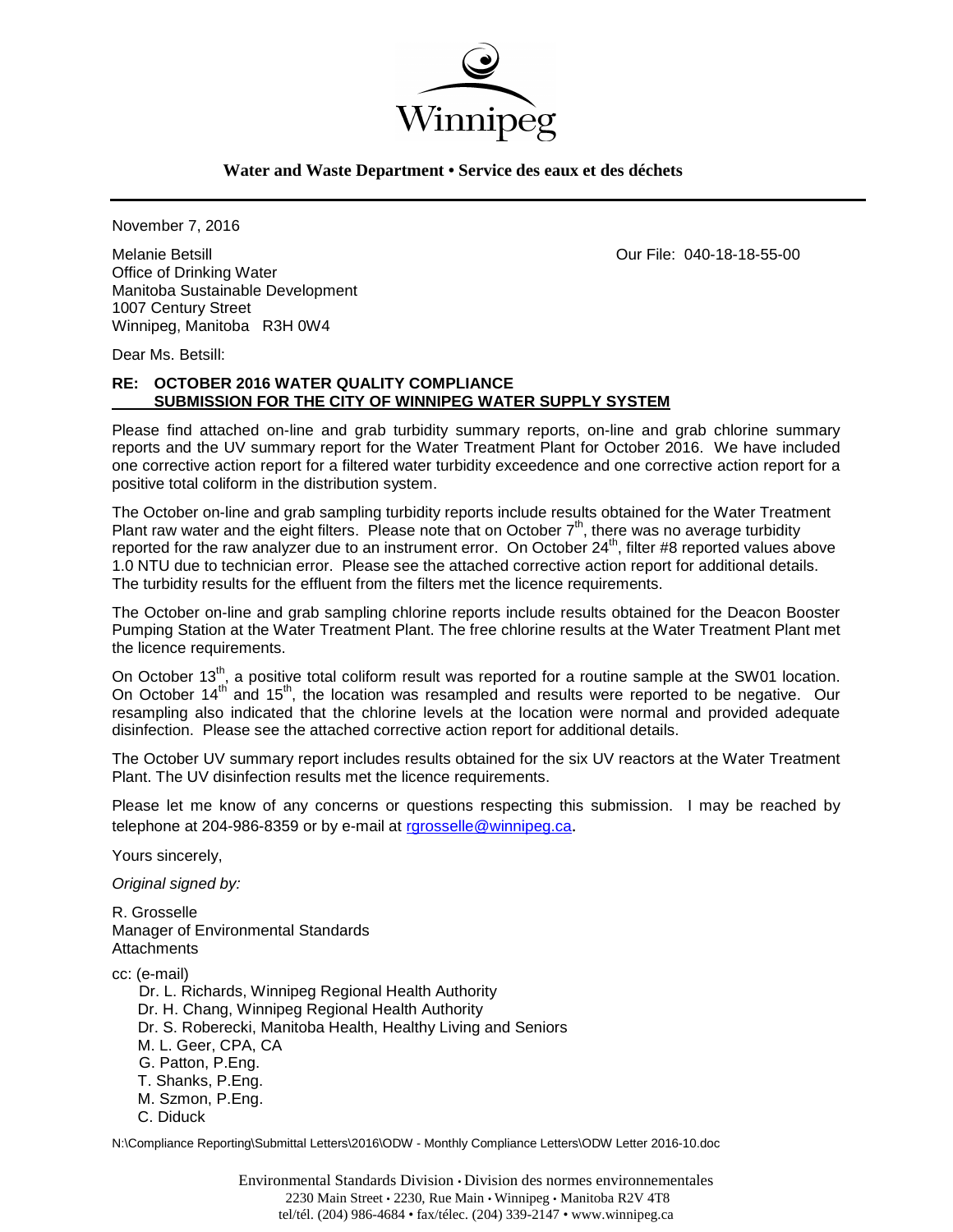

# **CITY OF WINNIPEG** WATER WATER WATER System Code: 252.00

# WATER AND WASTE DEPARTMENT Licence Number: **PWS-09-412-01**

# WATER SERVICES

|                                                     |                                                                                             | October 2016 Turbidity (NTU) |      |                       |      |                       | WATER TREATMENT PLANT TURBIDITY ON-LINE MONITORING REPORT |                       |      |                       |      |                       |           |                       |      |                       |      |                       |
|-----------------------------------------------------|---------------------------------------------------------------------------------------------|------------------------------|------|-----------------------|------|-----------------------|-----------------------------------------------------------|-----------------------|------|-----------------------|------|-----------------------|-----------|-----------------------|------|-----------------------|------|-----------------------|
|                                                     |                                                                                             | Raw                          |      | Filter #1             |      | Filter #2             | Filter #3                                                 |                       |      | Filter #4             |      | Filter #5             | Filter #6 |                       |      | Filter #7             |      | Filter #8             |
|                                                     | Date                                                                                        | Avg                          | Avg  | Max                   | Avg  | Max                   | Avg                                                       | Max                   | Avg  | Max                   | Avg  | Max                   | Avg       | Max                   | Avg  | Max                   | Avg  | Max                   |
|                                                     | 1/10/2016                                                                                   | 1.32                         | 0.03 | 0.06                  | 0.06 | 0.15                  | 0.01                                                      | 0.08                  | 0.04 | 0.05                  | 0.09 | 0.11                  | 0.01      | 0.04                  | 0.04 | 0.05                  | 0.01 | 0.06                  |
|                                                     | 2/10/2016                                                                                   | 1.30                         | 0.02 | 0.05                  | 0.05 | 0.14                  | 0.01                                                      | 0.03                  | 0.04 | 0.10                  | 0.06 | 0.11                  | 0.03      | 0.06                  | 0.03 | 0.07                  | 0.01 | 0.02                  |
|                                                     | 3/10/2016                                                                                   | 1.18                         | 0.03 | 0.06                  | 0.10 | 0.11                  | 0.03                                                      | 0.09                  | 0.04 | 0.10                  | 0.06 | 0.14                  | 0.03      | 0.07                  | 0.03 | 0.06                  | 0.02 | 0.06                  |
|                                                     | 4/10/2016                                                                                   | 1.09                         | 0.04 | 0.13                  | 0.07 | 0.21                  | 0.04                                                      | 0.12                  | 0.06 | 0.12                  | 0.10 | 0.14                  | 0.03      | 0.12                  | 0.06 | 0.12                  | 0.02 | 0.09                  |
|                                                     | 5/10/2016                                                                                   | 1.20                         | 0.04 | 0.11                  | 0.07 | 0.20                  | 0.04                                                      | 0.07                  | 0.06 | 0.14                  | 0.06 | 0.12                  | 0.06      | 0.09                  | 0.05 | 0.15                  | 0.00 | 0.01                  |
|                                                     | 6/10/2016                                                                                   | 1.60                         | 0.04 | 0.08                  | 0.10 | 0.12                  | 0.04                                                      | 0.14                  | 0.05 | 0.14                  | 0.05 | 0.12                  | 0.04      | 0.11                  | 0.04 | 0.14                  | 0.01 | 0.08                  |
|                                                     | 7/10/2016                                                                                   | 1.65                         | 0.06 | 0.12                  | 0.08 | 0.19                  | 0.04                                                      | 0.15                  | 0.05 | 0.08                  | 0.08 | 0.11                  | 0.04      | 0.13                  | 0.08 | 0.10                  | 0.02 | 0.12                  |
|                                                     | 8/10/2016                                                                                   | 1.15                         | 0.04 | 0.12                  | 0.07 | 0.20                  | 0.04                                                      | 0.06                  | 0.08 | 0.14                  | 0.07 | 0.12                  | 0.06      | 0.08                  | 0.05 | 0.15                  | 0.01 | 0.02                  |
|                                                     | 9/10/2016                                                                                   | 1.16                         | 0.02 | 0.04                  | 0.08 | 0.11                  | 0.01                                                      | 0.10                  | 0.03 | 0.09                  | 0.03 | 0.08                  | 0.02      | 0.09                  | 0.03 | 0.06                  | 0.01 | 0.08                  |
|                                                     | 10/10/2016                                                                                  | 1.13                         | 0.02 | 0.07                  | 0.06 | 0.15                  | 0.01                                                      | 0.08                  | 0.05 | 0.06                  | 0.06 | 0.08                  | 0.02      | 0.04                  | 0.05 | 0.10                  | 0.00 | 0.03                  |
|                                                     | 11/10/2016                                                                                  | 1.10                         | 0.02 | 0.06                  | 0.06 | 0.09                  | 0.01                                                      | 0.03                  | 0.04 | 0.10                  | 0.04 | 0.09                  | 0.03      | 0.08                  | 0.03 | 0.09                  | 0.01 | 0.01                  |
|                                                     | 12/10/2016                                                                                  | 1.10                         | 0.03 | 0.06                  | 0.08 | 0.15                  | 0.01                                                      | 0.08                  | 0.03 | 0.09                  | 0.04 | 0.10                  | 0.02      | 0.07                  | 0.04 | 0.06                  | 0.01 | 0.03                  |
|                                                     | 13/10/2016                                                                                  | 1.12                         | 0.02 | 0.06                  | 0.06 | 0.14                  | 0.00                                                      | 0.06                  | 0.05 | 0.07                  | 0.07 | 0.08                  | 0.02      | 0.04                  | 0.05 | 0.09                  | 0.00 | 0.03                  |
|                                                     | 14/10/2016                                                                                  | 1.13                         | 0.02 | 0.06                  | 0.06 | 0.10                  | 0.00                                                      | 0.02                  | 0.04 | 0.11                  | 0.04 | 0.08                  | 0.03      | 0.08                  | 0.03 | 0.09                  | 0.01 | 0.01                  |
|                                                     | 15/10/2016                                                                                  | 1.09                         | 0.03 | 0.05                  | 0.09 | 0.14                  | 0.01                                                      | 0.11                  | 0.04 | 0.10                  | 0.04 | 0.09                  | 0.03      | 0.07                  | 0.04 | 0.06                  | 0.01 | 0.03                  |
|                                                     | 16/10/2016                                                                                  | 1.12                         | 0.03 | 0.09                  | 0.06 | 0.14                  | 0.00                                                      | 0.07                  | 0.05 | 0.07                  | 0.07 | 0.09                  | 0.02      | 0.05                  | 0.05 | 0.10                  | 0.01 | 0.05                  |
|                                                     | 17/10/2016                                                                                  | 1.13                         | 0.02 | 0.06                  | 0.06 | 0.10                  | 0.00                                                      | 0.02                  | 0.04 | 0.10                  | 0.05 | 0.09                  | 0.04      | 0.09                  | 0.04 | 0.10                  | 0.01 | 0.01                  |
|                                                     | 18/10/2016                                                                                  | 1.10                         | 0.03 | 0.05                  | 0.09 | 0.14                  | 0.01                                                      | 0.07                  | 0.04 | 0.10                  | 0.05 | 0.08                  | 0.03      | 0.08                  | 0.05 | 0.07                  | 0.01 | 0.04                  |
|                                                     | 19/10/2016                                                                                  | 1.10                         | 0.03 | 0.07                  | 0.06 | 0.15                  | 0.00                                                      | 0.07                  | 0.06 | 0.07                  | 0.08 | 0.10                  | 0.03      | 0.05                  | 0.05 | 0.11                  | 0.01 | 0.05                  |
|                                                     | 20/10/2016                                                                                  | 1.07                         | 0.02 | 0.07                  | 0.07 | 0.10                  | 0.00                                                      | 0.02                  | 0.04 | 0.11                  | 0.05 | 0.10                  | 0.04      | 0.09                  | 0.04 | 0.11                  | 0.01 | 0.02                  |
|                                                     | 21/10/2016                                                                                  | 1.03                         | 0.04 | 0.05                  | 0.09 | 0.14                  | 0.01                                                      | 0.07                  | 0.04 | 0.11                  | 0.05 | 0.09                  | 0.03      | 0.09                  | 0.05 | 0.07                  | 0.01 | 0.06                  |
|                                                     | 22/10/2016                                                                                  | 1.08                         | 0.03 | 0.07                  | 0.07 | 0.15                  | 0.00                                                      | 0.08                  | 0.06 | 0.08                  | 0.08 | 0.11                  | 0.03      | 0.05                  | 0.06 | 0.11                  | 0.01 | 0.06                  |
|                                                     | 23/10/2016                                                                                  | 1.40                         | 0.02 | 0.06                  | 0.07 | 0.11                  | 0.00                                                      | 0.04                  | 0.04 | 0.11                  | 0.06 | 0.13                  | 0.05      | 0.09                  | 0.04 | 0.13                  | 0.01 | 0.02                  |
|                                                     | 24/10/2016                                                                                  | 1.07                         | 0.02 | 0.10                  | 0.08 | 0.14                  | 0.00                                                      | 0.05                  | 0.03 | 0.10                  | 0.05 | 0.10                  | 0.03      | 0.12                  | 0.03 | 0.11                  | 0.02 | 5.00                  |
|                                                     | 25/10/2016                                                                                  | 1.08                         | 0.03 | 0.14                  | 0.05 | 0.14                  | 0.00                                                      | 0.05                  | 0.05 | 0.09                  | 0.08 | 0.12                  | 0.03      | 0.11                  | 0.02 | 0.10                  | 0.00 | 0.04                  |
|                                                     | 26/10/2016                                                                                  | 1.12                         | 0.02 | 0.06                  | 0.05 | 0.13                  | 0.00                                                      | 0.02                  | 0.03 | 0.10                  | 0.05 | 0.30                  | 0.03      | 0.11                  | 0.03 | 0.05                  | 0.00 | 0.03                  |
|                                                     | 27/10/2016                                                                                  | 1.26                         | 0.02 | 0.07                  | 0.06 | 0.12                  | 0.00                                                      | 0.05                  | 0.03 | 0.08                  | 0.06 | 0.12                  | 0.03      | 0.12                  | 0.03 | 0.10                  | 0.01 | 0.03                  |
|                                                     | 28/10/2016                                                                                  | 1.23                         | 0.04 | 0.06                  | 0.09 | 0.14                  | 0.00                                                      | 0.07                  | 0.03 | 0.06                  | 0.07 | 0.09                  | 0.02      | 0.08                  | 0.02 | 0.10                  | 0.00 | 0.02                  |
|                                                     | 29/10/2016                                                                                  | 1.30                         | 0.03 | 0.08                  | 0.07 | 0.23                  | 0.00                                                      | 0.05                  | 0.05 | 0.11                  | 0.07 | 0.12                  | 0.03      | 0.05                  | 0.02 | 0.09                  | 0.00 | 0.03                  |
|                                                     | 30/10/2016                                                                                  | 1.23                         | 0.03 | 0.08                  | 0.07 | 0.12                  | 0.00                                                      | 0.08                  | 0.04 | 0.10                  | 0.06 | 0.12                  | 0.02      | 0.09                  | 0.04 | 0.06                  | 0.01 | 0.01                  |
|                                                     | 31/10/2016                                                                                  | 1.13                         | 0.04 | 0.06                  | 0.12 | 0.18                  | 0.00                                                      | 0.08                  | 0.03 | 0.06                  | 0.07 | 0.09                  | 0.02      | 0.09                  | 0.03 | 0.09                  | 0.01 | 0.03                  |
|                                                     | Total Number of Measurements Taken, A:<br>Turbidity Standard for Monitoring Location (NTU): |                              |      | 13904<br>0.3<br>13904 |      | 11201<br>0.3<br>11201 |                                                           | 11150<br>0.3<br>11150 |      | 10980<br>0.3<br>10980 |      | 14392<br>0.3<br>14392 |           | 14134<br>0.3<br>14134 |      | 12954<br>0.3<br>12954 |      | 14098<br>0.3<br>14097 |
| Compliance with Turbidity Standard, C = B/A X 100%: | Number of Measurements Meeting Standard, B:                                                 |                              |      | 100.000%              |      | 100.000%              |                                                           | 100.000%              |      | 100.000%              |      | 100.000%              |           | 100.000%              |      | 100.000%              |      | 99.993%               |

File Path: N:\Water Treatment Branch\Administration\Reports\Regulatory Submissions\Turbidity\2016\10-October

**Submitted By (Print):** D. Merredew

Signature: Original signed by D. Merredew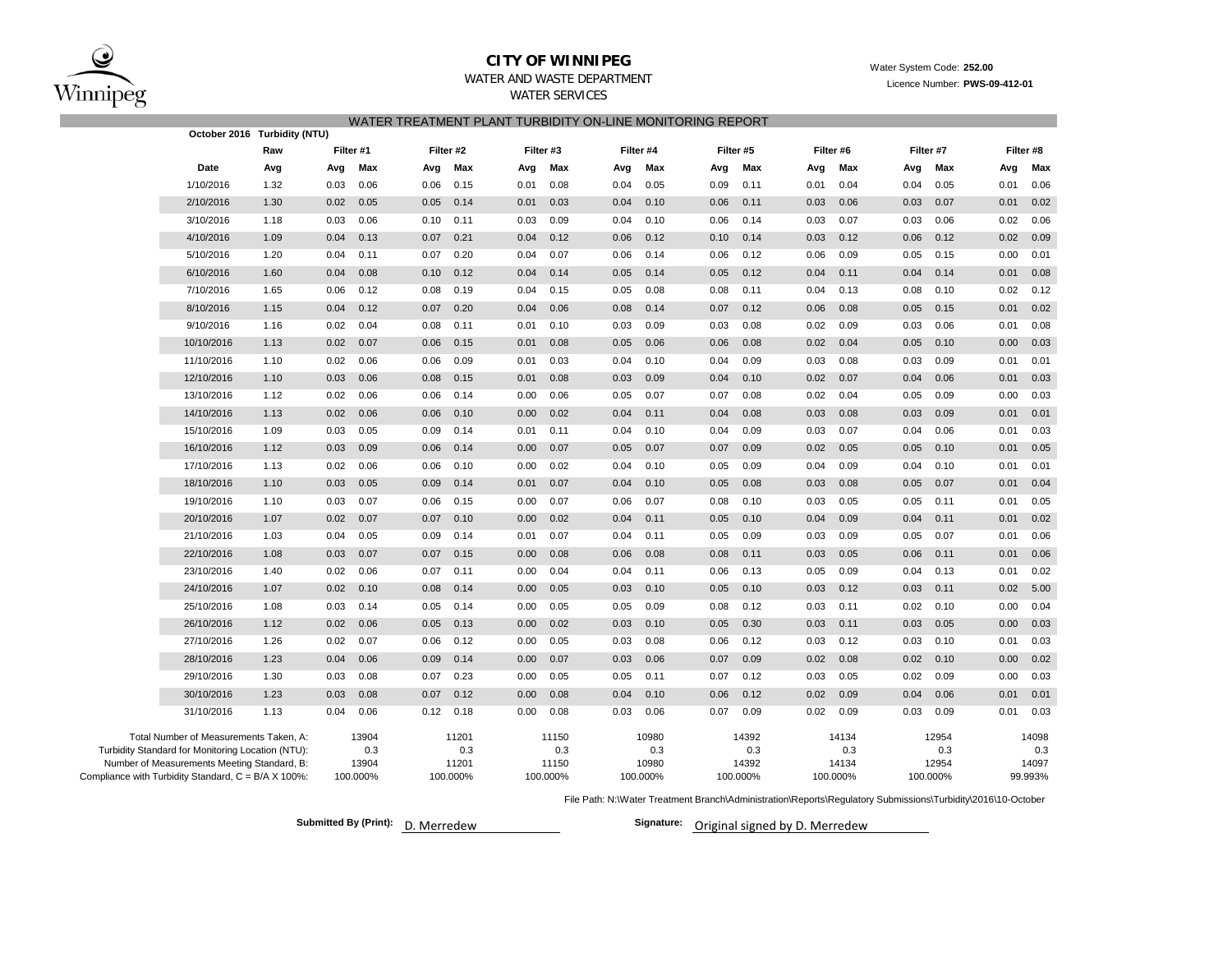

#### CITY OF WINNIPEG WATER AND WASTE DEPARTMENT ENVIRONMENTAL STANDARDS DIVISION

#### **WATER TREATMENT PLANT TURBIDITY GRAB MONITORING REPORT**

| Water System Code: 252.00                          | <b>Turbidity (NTU)</b> |                  |           |           |           |                     |           |                     |           |           |           |           |           |                     |           |                     |           |           |
|----------------------------------------------------|------------------------|------------------|-----------|-----------|-----------|---------------------|-----------|---------------------|-----------|-----------|-----------|-----------|-----------|---------------------|-----------|---------------------|-----------|-----------|
| Licence No. PWS-09-412-01                          |                        | <b>Raw Water</b> |           | Filter 1  |           | Filter <sub>2</sub> |           | Filter <sub>3</sub> |           | Filter 4  |           | Filter 5  |           | Filter <sub>6</sub> |           | Filter <sub>7</sub> |           | Filter 8  |
| Date                                               |                        |                  |           |           | Grab      |                     |           |                     |           |           |           |           |           |                     |           |                     | Grab      |           |
|                                                    | Grab                   | Analyser         | Grab      | Analyser  |           | Analyser            | Grab      | Analyser            | Grab      | Analyser  | Grab      | Analyser  | Grab      | Analyser            | Grab      | Analyser            |           | Analyser  |
| 01-Oct-2016                                        | <b>NS</b>              | <b>NS</b>        | <b>NS</b> | <b>NS</b> | <b>NS</b> | <b>NS</b>           | <b>NS</b> | <b>NS</b>           | <b>NS</b> | <b>NS</b> | <b>NS</b> | <b>NS</b> | <b>NS</b> | <b>NS</b>           | <b>NS</b> | <b>NS</b>           | <b>NS</b> | <b>NS</b> |
| 02-Oct-2016                                        | <b>NS</b>              | <b>NS</b>        | <b>NS</b> | <b>NS</b> | <b>NS</b> | <b>NS</b>           | <b>NS</b> | <b>NS</b>           | <b>NS</b> | <b>NS</b> | <b>NS</b> | <b>NS</b> | <b>NS</b> | <b>NS</b>           | <b>NS</b> | <b>NS</b>           | <b>NS</b> | <b>NS</b> |
| 03-Oct-2016                                        | 0.89                   | 1.14             | 0.12      | <0.02     | 0.10      | 0.08                | 0.15      | 0.03                | OL        | OL        | 0.11      | 0.08      | 0.14      | 0.05                | 0.15      | 0.03                | 0.10      | 0.04      |
| 04-Oct-2016                                        | 0.87                   | 1.15             | 0.11      | 0.07      | 0.11      | 0.09                | 0.14      | 0.05                | 0.13      | 0.06      | 0.12      | 0.10      | 0.12      | 0.04                | 0.12      | 0.06                | 0.16      | 0.06      |
| 05-Oct-2016                                        | 0.84                   | 1.08             | OL        | <b>OL</b> | 0.12      | 0.10                | 0.13      | 0.04                | 0.14      | 0.06      | 0.14      | 0.09      | 0.11      | 0.05                | 0.13      | 0.07                | 0.11      | 0.02      |
| 06-Oct-2016                                        | 1.05                   | 1.32             | 0.12      | 0.04      | 0.16      | 0.11                | 0.16      | 0.06                | 0.16      | 0.06      | 0.09      | 0.06      | 0.14      | 0.06                | 0.10      | 0.05                | 0.10      | 0.03      |
| 07-Oct-2016                                        | 0.81                   | <b>NR</b>        | 0.16      | 0.06      | 0.19      | 0.14                | OL        | OL                  | 0.17      | 0.06      | 0.15      | 0.08      | 0.11      | 0.05                | 0.15      | 0.07                | 0.15      | 0.06      |
| 08-Oct-2016                                        | <b>NS</b>              | <b>NS</b>        | <b>NS</b> | <b>NS</b> | <b>NS</b> | <b>NS</b>           | <b>NS</b> | <b>NS</b>           | <b>NS</b> | <b>NS</b> | <b>NS</b> | <b>NS</b> | <b>NS</b> | <b>NS</b>           | <b>NS</b> | <b>NS</b>           | <b>NS</b> | <b>NS</b> |
| 09-Oct-2016                                        | <b>NS</b>              | <b>NS</b>        | <b>NS</b> | <b>NS</b> | <b>NS</b> | <b>NS</b>           | <b>NS</b> | <b>NS</b>           | <b>NS</b> | <b>NS</b> | <b>NS</b> | <b>NS</b> | <b>NS</b> | <b>NS</b>           | <b>NS</b> | <b>NS</b>           | <b>NS</b> | <b>NS</b> |
| 10-Oct-2016                                        | <b>NS</b>              | <b>NS</b>        | <b>NS</b> | <b>NS</b> | <b>NS</b> | <b>NS</b>           | <b>NS</b> | <b>NS</b>           | <b>NS</b> | <b>NS</b> | <b>NS</b> | <b>NS</b> | <b>NS</b> | <b>NS</b>           | <b>NS</b> | <b>NS</b>           | <b>NS</b> | <b>NS</b> |
| 11-Oct-2016                                        | 0.78                   | 1.06             | 0.10      | 0.02      | 0.09      | 0.08                | 0.10      | < 0.02              | 0.09      | 0.04      | 0.11      | 0.07      | 0.09      | 0.03                | <b>OL</b> | <b>OL</b>           | 0.07      | <0.02     |
| 12-Oct-2016                                        | 0.73                   | 1.09             | 0.16      | 0.02      | 0.13      | 0.10                | 0.15      | 0.03                | 0.12      | 0.03      | 0.10      | 0.05      | 0.10      | 0.04                | 0.12      | 0.05                | 0.18      | 0.02      |
| 13-Oct-2016                                        | 0.73                   | 1.06             | 0.10      | 0.02      | 0.18      | 0.11                | 0.11      | < 0.02              | 0.11      | 0.04      | 0.11      | 0.07      | 0.12      | 0.02                | 0.09      | 0.05                | 0.08      | <0.02     |
| 14-Oct-2016                                        | 0.84                   | 0.96             | 0.09      | < 0.02    | 0.10      | 0.09                | 0.11      | < 0.02              | 0.11      | 0.04      | 0.11      | 0.07      | 0.10      | 0.03                | 0.10      | 0.07                | 0.08      | <0.02     |
| 15-Oct-2016                                        | <b>NS</b>              | <b>NS</b>        | <b>NS</b> | <b>NS</b> | <b>NS</b> | <b>NS</b>           | <b>NS</b> | <b>NS</b>           | <b>NS</b> | <b>NS</b> | <b>NS</b> | <b>NS</b> | <b>NS</b> | <b>NS</b>           | <b>NS</b> | <b>NS</b>           | <b>NS</b> | <b>NS</b> |
| 16-Oct-2016                                        | <b>NS</b>              | <b>NS</b>        | <b>NS</b> | <b>NS</b> | <b>NS</b> | <b>NS</b>           | <b>NS</b> | <b>NS</b>           | <b>NS</b> | <b>NS</b> | <b>NS</b> | <b>NS</b> | <b>NS</b> | <b>NS</b>           | <b>NS</b> | <b>NS</b>           | <b>NS</b> | <b>NS</b> |
| 17-Oct-2016                                        | 1.04                   | 1.05             | 0.09      | < 0.02    | 0.08      | 0.09                | 0.10      | < 0.02              | 0.10      | 0.05      | 0.09      | 0.07      | 0.10      | 0.04                | OL        | OL                  | 0.08      | 0.02      |
| 18-Oct-2016                                        | 1.02                   | 1.07             | 0.09      | 0.02      | 0.10      | 0.10                | 0.14      | < 0.02              | 0.08      | 0.03      | 0.08      | 0.06      | 0.14      | 0.05                | 0.08      | 0.05                | 0.10      | 0.04      |
| 19-Oct-2016                                        | 0.91                   | 1.07             | 0.12      | 0.04      | 0.10      | 0.10                | 0.12      | < 0.02              | 0.11      | 0.04      | 0.09      | 0.08      | 0.10      | 0.03                | 0.22      | 0.06                | 0.29      | 0.06      |
| 20-Oct-2016                                        | 0.90                   | 1.03             | 0.09      | < 0.02    | 0.09      | 0.09                | 0.12      | < 0.02              | 0.12      | 0.05      | 0.10      | 0.08      | 0.10      | 0.04                | 0.08      | 0.04                | 0.08      | 0.03      |
| 21-Oct-2016                                        | 0.85                   | 0.98             | 0.10      | 0.02      | 0.11      | 0.11                | 0.13      | < 0.02              | 0.10      | 0.04      | 0.09      | 0.07      | 0.14      | 0.05                | 0.09      | 0.05                | 0.12      | 0.04      |
| 22-Oct-2016                                        | <b>NS</b>              | <b>NS</b>        | <b>NS</b> | <b>NS</b> | <b>NS</b> | <b>NS</b>           | <b>NS</b> | <b>NS</b>           | <b>NS</b> | <b>NS</b> | <b>NS</b> | <b>NS</b> | <b>NS</b> | <b>NS</b>           | <b>NS</b> | <b>NS</b>           | <b>NS</b> | <b>NS</b> |
| 23-Oct-2016                                        | <b>NS</b>              | <b>NS</b>        | <b>NS</b> | <b>NS</b> | <b>NS</b> | <b>NS</b>           | <b>NS</b> | <b>NS</b>           | <b>NS</b> | <b>NS</b> | <b>NS</b> | <b>NS</b> | <b>NS</b> | <b>NS</b>           | <b>NS</b> | <b>NS</b>           | <b>NS</b> | <b>NS</b> |
| 24-Oct-2016                                        | 0.90                   | 0.98             | 0.08      | < 0.02    | 0.09      | 0.09                | 0.11      | < 0.02              | 0.08      | 0.03      | 0.09      | 0.08      | <b>OL</b> | <b>OL</b>           | 0.11      | 0.03                | 0.11      | 0.05      |
| 25-Oct-2016                                        | 0.87                   | 1.01             | 0.09      | 0.04      | 0.14      | 0.10                | 0.09      | < 0.02              | 0.08      | 0.03      | 0.10      | 0.09      | 0.10      | 0.04                | OL        | <b>OL</b>           | 0.13      | 0.03      |
| 26-Oct-2016                                        | 0.96                   | 1.09             | 0.10      | 0.03      | OL        | OL                  | 0.09      | < 0.02              | 0.11      | 0.05      | 0.11      | 0.09      | 0.11      | 0.03                | 0.10      | 0.03                | 0.09      | <0.02     |
| 27-Oct-2016                                        | 0.90                   | 1.03             | 0.07      | 0.02      | 0.10      | 0.08                | 0.15      | 0.02                | OL        | OL        | 0.08      | 0.07      | 0.15      | 0.03                | 0.09      | 0.02                | 0.08      | <0.02     |
| 28-Oct-2016                                        | 1.11                   | 1.21             | 0.10      | 0.03      | 0.10      | 0.10                | OL        | OL                  | 0.09      | 0.03      | 0.09      | 0.07      | 0.09      | 0.02                | 0.11      | 0.04                | 0.12      | <0.02     |
| 29-Oct-2016                                        | <b>NS</b>              | <b>NS</b>        | <b>NS</b> | <b>NS</b> | <b>NS</b> | <b>NS</b>           | <b>NS</b> | <b>NS</b>           | <b>NS</b> | <b>NS</b> | <b>NS</b> | <b>NS</b> | <b>NS</b> | <b>NS</b>           | <b>NS</b> | <b>NS</b>           | <b>NS</b> | <b>NS</b> |
| 30-Oct-2016                                        | <b>NS</b>              | <b>NS</b>        | <b>NS</b> | <b>NS</b> | <b>NS</b> | <b>NS</b>           | <b>NS</b> | <b>NS</b>           | <b>NS</b> | <b>NS</b> | <b>NS</b> | <b>NS</b> | <b>NS</b> | <b>NS</b>           | <b>NS</b> | <b>NS</b>           | <b>NS</b> | <b>NS</b> |
| 31-Oct-2016                                        | 1.06                   | 1.13             | 0.09      | 0.03      | 0.10      | 0.13                | 0.17      | 0.03                | 0.09      | 0.03      | 0.09      | 0.08      | 0.09      | 0.02                | 0.13      | 0.08                | 0.10      | <0.02     |
| Total number of measurements taken, A:             |                        |                  | 19        |           | 19        |                     | 18        |                     | 18        |           | 20        |           | 19        |                     | 17        |                     | 20        |           |
| Turbidity Standard for Monitoring Location (NTU):  |                        |                  | 0.30      |           | 0.30      |                     | 0.30      |                     | 0.30      |           | 0.30      |           | 0.30      |                     | 0.30      |                     | 0.30      |           |
| Number of measurements meeting standard, B:        |                        |                  | 19        |           | 19        |                     | 18        |                     | 18        |           | 20        |           | 19        |                     | 17        |                     | 20        |           |
| Compliance with Turbidity Standard, C= B/A X 100%: |                        |                  | 100%      |           | 100%      |                     | 100%      |                     | 100%      |           | 100%      |           | 100%      |                     | 100%      |                     | 100%      |           |

NS: No Sample NA: Not Analyzed OL: Off-Line

Analyser reading was unstable at time of sample collection for the raw water on October 7.

**Comments: Report Compiled By: H.Demchenko**

> **Approved in LIMS By: C.Diduck**

Printed From : N:\WQ Data\Routine Water Quality\2015\Turbidity.xls **Date Approved:** File: WQR3

**7-Nov-16**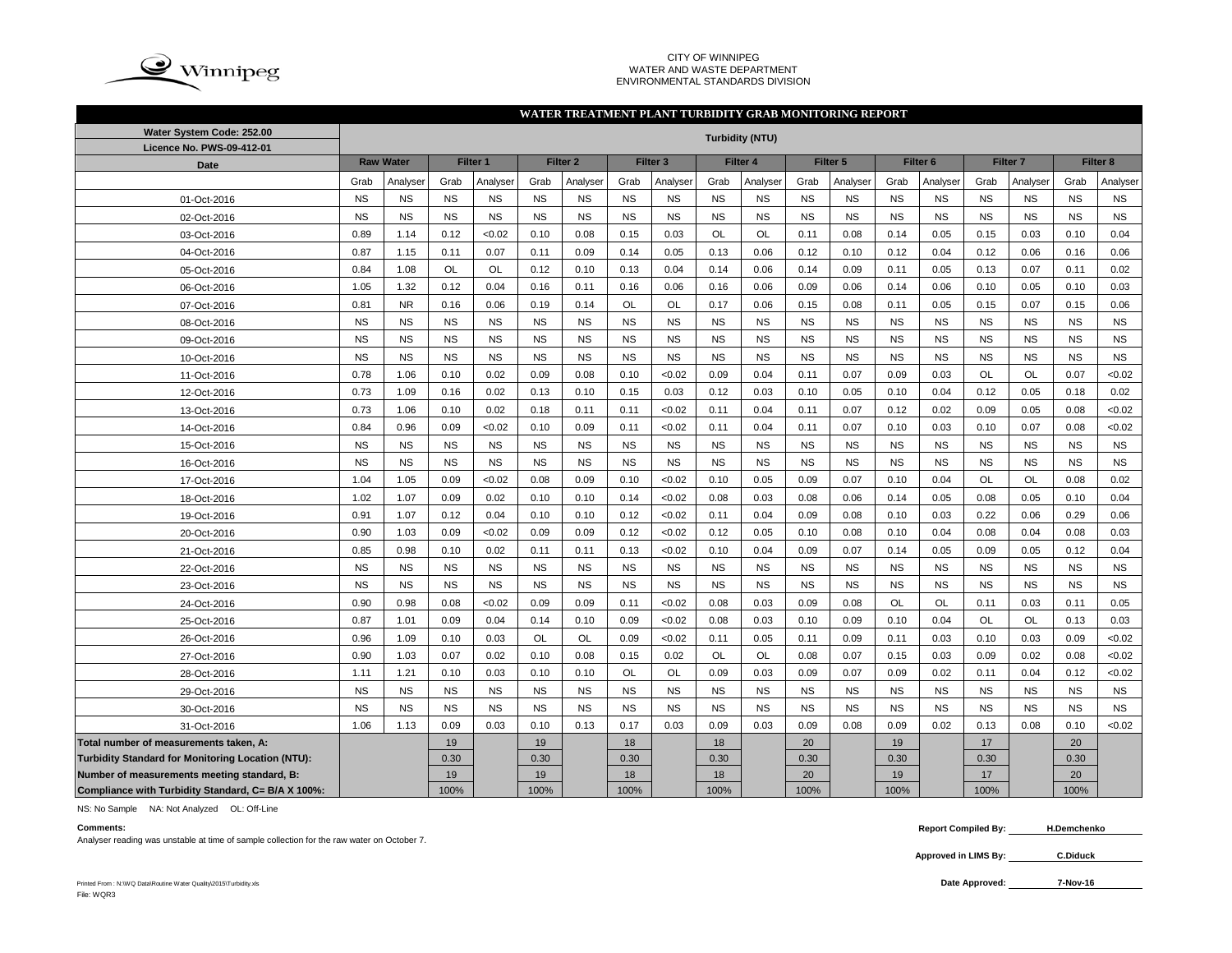

**City of Winnipeg**

Water and Waste Department

Water Services

## Deacon Booster Pumping Station WATER TREATMENT PLANT FREE CHLORINE ON-LINE MONITORING REPORT

Water System Code: **252.00** Licence Number: **PWS-09-412-01**

Report Created: 01 November 2016 Report Period: October 2016

|                                             |         | <b>BRANCH1</b><br>[mg/L] |         | <b>BRANCH2</b><br>[mg/L] |  |  |  |
|---------------------------------------------|---------|--------------------------|---------|--------------------------|--|--|--|
| Date                                        | Average | Minimum                  | Average | Minimum                  |  |  |  |
| 1/10/2016                                   | 1.36    | 1.30                     | 1.31    | 1.23                     |  |  |  |
| 2/10/2016                                   | 1.33    | 1.17                     | 1.28    | 1.11                     |  |  |  |
| 3/10/2016                                   | 1.23    | 1.07                     | 1.29    | 1.22                     |  |  |  |
| 4/10/2016                                   | 1.07    | 1.01                     | 1.20    | 1.11                     |  |  |  |
| 5/10/2016                                   | 1.02    | 0.96                     | 1.13    | 1.06                     |  |  |  |
| 6/10/2016                                   | 1.06    | 0.97                     | 1.13    | 1.06                     |  |  |  |
| 7/10/2016                                   | 1.09    | 0.96                     | 1.16    | 1.02                     |  |  |  |
| 8/10/2016                                   | 1.12    | 1.04                     | 1.19    | 1.08                     |  |  |  |
| 9/10/2016                                   | 1.16    | 1.11                     | 1.23    | 1.18                     |  |  |  |
| 10/10/2016                                  | 1.16    | 1.10                     | 1.24    | 1.18                     |  |  |  |
| 11/10/2016                                  | 1.14    | 1.02                     | 1.25    | 1.14                     |  |  |  |
| 12/10/2016                                  | 1.14    | 1.09                     | 1.29    | 1.23                     |  |  |  |
| 13/10/2016                                  | 1.18    | 1.12                     | 1.33    | 1.25                     |  |  |  |
| 14/10/2016                                  | 1.19    | 1.09                     | 1.34    | 1.25                     |  |  |  |
| 15/10/2016                                  | 1.24    | 1.17                     | 1.41    | 1.31                     |  |  |  |
| 16/10/2016                                  | 1.12    | 1.06                     | 1.29    | 1.24                     |  |  |  |
| 17/10/2016                                  | 1.23    | 1.10                     | 1.26    | 1.13                     |  |  |  |
| 18/10/2016                                  | 1.27    | 1.19                     | 1.18    | 1.09                     |  |  |  |
| 19/10/2016                                  | 1.28    | 1.22                     | 1.19    | 1.13                     |  |  |  |
| 20/10/2016                                  | 1.21    | 1.14                     | 1.12    | 1.04                     |  |  |  |
| 21/10/2016                                  | 1.15    | 1.06                     | 1.05    | 0.99                     |  |  |  |
| 22/10/2016                                  | 1.18    | 1.12                     | 1.05    | 1.03                     |  |  |  |
| 23/10/2016                                  | 1.21    | 1.16                     | 1.06    | 1.01                     |  |  |  |
| 24/10/2016                                  | 1.21    | 1.11                     | 1.11    | 0.99                     |  |  |  |
| 25/10/2016                                  | 1.25    | 1.16                     | 1.18    | 1.12                     |  |  |  |
| 26/10/2016                                  | 1.23    | 1.18                     | 1.16    | 1.11                     |  |  |  |
| 27/10/2016                                  | 1.30    | 1.08                     | 1.24    | 1.06                     |  |  |  |
| 28/10/2016                                  | 1.18    | 1.13                     | 0.99    | 0.80                     |  |  |  |
| 29/10/2016                                  | 1.16    | 1.13                     | 1.14    | 1.06                     |  |  |  |
| 30/10/2016                                  | 1.16    | 1.12                     | 1.05    | 1.02                     |  |  |  |
| 31/10/2016                                  | 1.16    | 1.12                     | 1.05    | 1.01                     |  |  |  |
| Total Number of Measurements, A:            |         | 21605                    |         | 21603                    |  |  |  |
| Minimum Free Chlorine Standard:             |         | 0.5                      | 0.5     |                          |  |  |  |
| Number of Measurements Meeting Standard, B: |         | 21605                    |         | 21603                    |  |  |  |
| COMPLIANCE, $C = B/A \times 100\%$ :        |         | 100.00                   |         | 100.00                   |  |  |  |

File Path: N:\Water Treatment Branch\Administration\Reports\Regulatory Submissions\Chlorine\2016\10-October

Submitted By (Print):

D. Merredew **D. Merredew** Signature: Original signed by D. Merredew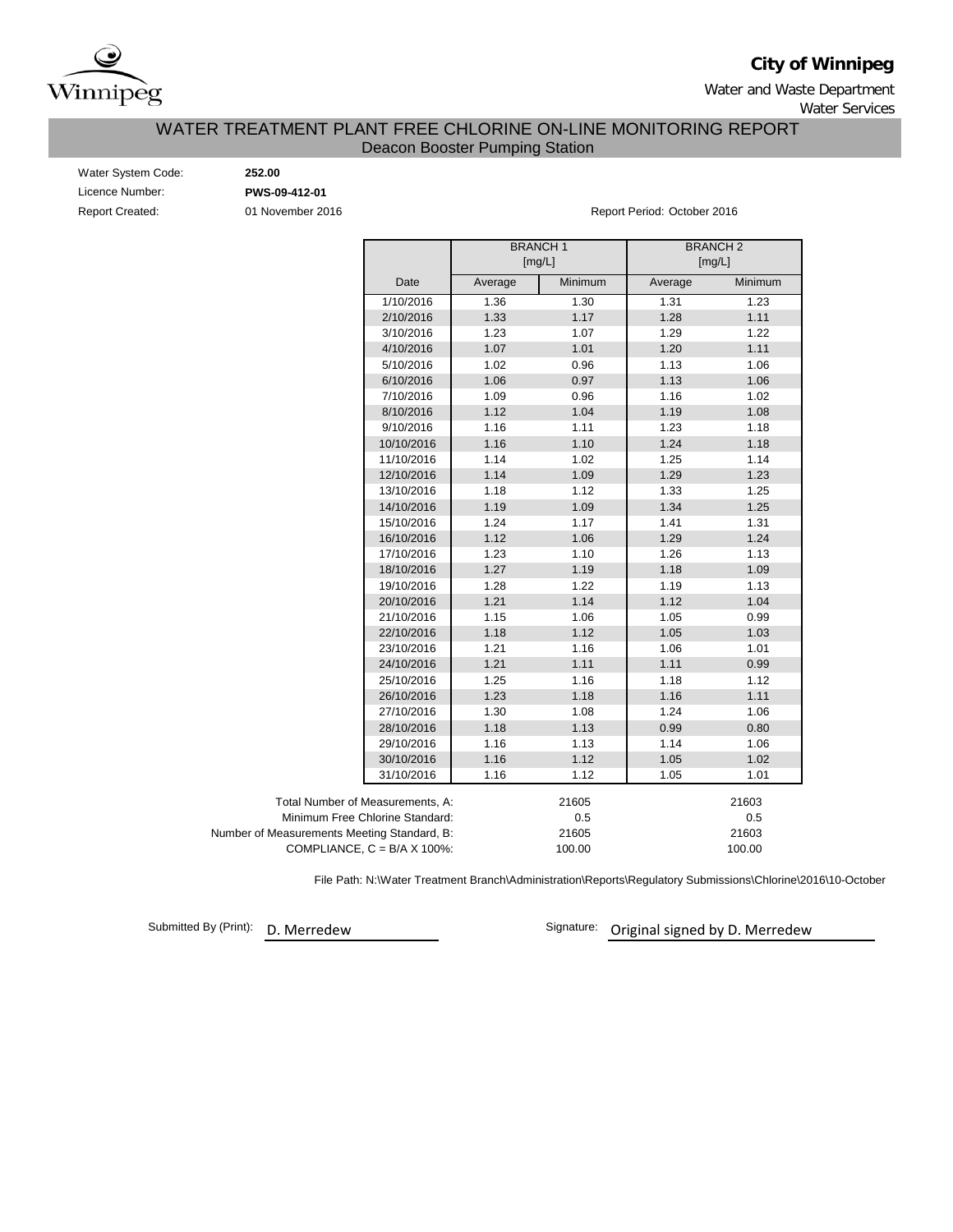| <b>CITY OF WINNIPEG</b><br>WATER AND WASTE DEPARTMENT<br>$\clubsuit$ Winnipeg<br>ENVIRONMENTAL STANDARDS DIVISION<br>WATER TREATMENT PLANT CHLORINE GRAB MONITORING REPORT |           |                                                |                                 |                                         |                      |                                 |  |  |  |  |  |  |  |
|----------------------------------------------------------------------------------------------------------------------------------------------------------------------------|-----------|------------------------------------------------|---------------------------------|-----------------------------------------|----------------------|---------------------------------|--|--|--|--|--|--|--|
|                                                                                                                                                                            |           |                                                |                                 |                                         |                      |                                 |  |  |  |  |  |  |  |
| Water System Code: 252.00<br><b>Licence No. PWS-09-412-01</b>                                                                                                              |           | <b>Deacon Booster Pumping Station Branch 1</b> |                                 | Deacon Booster Pumping Station Branch 2 |                      |                                 |  |  |  |  |  |  |  |
| <b>Date</b>                                                                                                                                                                |           | Free Chlorine (mg/L)                           | <b>Total Chlorine</b><br>(mg/L) |                                         | Free Chlorine (mg/L) | <b>Total Chlorine</b><br>(mg/L) |  |  |  |  |  |  |  |
|                                                                                                                                                                            | Analyser  | Grab                                           | Grab                            | Analyser                                | Grab                 | Grab                            |  |  |  |  |  |  |  |
| 01-Oct-2016                                                                                                                                                                | <b>NS</b> | <b>NS</b>                                      | <b>NS</b>                       | <b>NS</b>                               | <b>NS</b>            | <b>NS</b>                       |  |  |  |  |  |  |  |
| 02-Oct-2016                                                                                                                                                                | <b>NS</b> | <b>NS</b>                                      | <b>NS</b>                       | <b>NS</b>                               | <b>NS</b>            | <b>NS</b>                       |  |  |  |  |  |  |  |
| 03-Oct-2016                                                                                                                                                                | 1.25      | 1.36                                           | 1.51                            | 1.23                                    | 1.34                 | 1.50                            |  |  |  |  |  |  |  |
| 04-Oct-2016                                                                                                                                                                | 1.12      | 1.17                                           | 1.40                            | 1.25                                    | 1.26                 | 1.50                            |  |  |  |  |  |  |  |
| 05-Oct-2016                                                                                                                                                                | 1.01      | 0.99                                           | 1.30                            | 1.11                                    | 1.16                 | 1.35                            |  |  |  |  |  |  |  |
| 06-Oct-2016                                                                                                                                                                | 1.11      | 1.12                                           | 1.30                            | 1.15                                    | 1.15                 | 1.37                            |  |  |  |  |  |  |  |
| 07-Oct-2016                                                                                                                                                                | 1.09      | 1.10                                           | 1.24                            | 1.17                                    | 1.26                 | 1.43                            |  |  |  |  |  |  |  |
| 08-Oct-2016                                                                                                                                                                | <b>NS</b> | <b>NS</b>                                      | <b>NS</b>                       | <b>NS</b>                               | <b>NS</b>            | <b>NS</b>                       |  |  |  |  |  |  |  |
| 09-Oct-2016                                                                                                                                                                | <b>NS</b> | <b>NS</b>                                      | <b>NS</b>                       | <b>NS</b>                               | <b>NS</b>            | <b>NS</b>                       |  |  |  |  |  |  |  |
| 10-Oct-2016                                                                                                                                                                | <b>NS</b> | ΝS                                             | <b>NS</b>                       | NS.                                     | <b>NS</b>            | <b>NS</b>                       |  |  |  |  |  |  |  |
| 11-Oct-2016                                                                                                                                                                | 1.17      | 1.22                                           | 1.36                            | 1.27                                    | 1.31                 | 1.43                            |  |  |  |  |  |  |  |
| 12-Oct-2016                                                                                                                                                                | 1.11      | 1.16                                           | 1.36                            | 1.27                                    | 1.32                 | 1.47                            |  |  |  |  |  |  |  |
| 13-Oct-2016                                                                                                                                                                | 1.13      | 1.24                                           | 1.42                            | 1.29                                    | 1.31                 | 1.53                            |  |  |  |  |  |  |  |
| 14-Oct-2016                                                                                                                                                                | 1.16      | 1.26                                           | 1.38                            | 1.31                                    | 1.35                 | 1.52                            |  |  |  |  |  |  |  |
| 15-Oct-2016                                                                                                                                                                | <b>NS</b> | <b>NS</b>                                      | <b>NS</b>                       | <b>NS</b>                               | <b>NS</b>            | <b>NS</b>                       |  |  |  |  |  |  |  |
| 16-Oct-2016                                                                                                                                                                | <b>NS</b> | <b>NS</b>                                      | <b>NS</b>                       | <b>NS</b>                               | <b>NS</b>            | <b>NS</b>                       |  |  |  |  |  |  |  |
| 17-Oct-2016                                                                                                                                                                | 1.37      | 1.35                                           | 1.54                            | 1.30                                    | 1.34                 | 1.49                            |  |  |  |  |  |  |  |
| 18-Oct-2016                                                                                                                                                                | 1.24      | 1.31                                           | 1.42                            | 1.16                                    | 1.22                 | 1.37                            |  |  |  |  |  |  |  |
| 19-Oct-2016                                                                                                                                                                | 1.28      | 1.29                                           | 1.46                            | 1.19                                    | 1.20                 | 1.42                            |  |  |  |  |  |  |  |
| 20-Oct-2016                                                                                                                                                                | 1.26      | 1.27                                           | 1.42                            | 1.15                                    | 1.23                 | 1.35                            |  |  |  |  |  |  |  |
| 21-Oct-2016                                                                                                                                                                | 1.13      | 1.21                                           | 1.39                            | 1.04                                    | 1.06                 | 1.28                            |  |  |  |  |  |  |  |
| 22-Oct-2016                                                                                                                                                                | <b>NS</b> | <b>NS</b>                                      | <b>NS</b>                       | <b>NS</b>                               | <b>NS</b>            | <b>NS</b>                       |  |  |  |  |  |  |  |
| 23-Oct-2016                                                                                                                                                                | <b>NS</b> | <b>NS</b>                                      | <b>NS</b>                       | <b>NS</b>                               | <b>NS</b>            | <b>NS</b>                       |  |  |  |  |  |  |  |
| 24-Oct-2016                                                                                                                                                                | 1.23      | 1.22                                           | 1.47                            | 1.13                                    | 1.12                 | 1.34                            |  |  |  |  |  |  |  |
| 25-Oct-2016                                                                                                                                                                | 1.25      | 1.31                                           | 1.48                            | 1.19                                    | 1.16                 | 1.38                            |  |  |  |  |  |  |  |
| 26-Oct-2016                                                                                                                                                                | 1.25      | 1.31                                           | 1.44                            | 1.17                                    | 1.17                 | 1.36                            |  |  |  |  |  |  |  |
| 27-Oct-2016                                                                                                                                                                | 1.44      | 1.44                                           | 1.68                            | 1.37                                    | 1.42                 | 1.58                            |  |  |  |  |  |  |  |
| 28-Oct-2016                                                                                                                                                                | 1.17      | 1.18                                           | 1.35                            | 1.08                                    | 1.17                 | 1.31                            |  |  |  |  |  |  |  |
| 29-Oct-2016                                                                                                                                                                | <b>NS</b> | <b>NS</b>                                      | <b>NS</b>                       | <b>NS</b>                               | <b>NS</b>            | <b>NS</b>                       |  |  |  |  |  |  |  |
| 30-Oct-2016                                                                                                                                                                | <b>NS</b> | <b>NS</b>                                      | <b>NS</b>                       | <b>NS</b>                               | <b>NS</b>            | <b>NS</b>                       |  |  |  |  |  |  |  |
| 31-Oct-2016                                                                                                                                                                | 1.20      | 1.20                                           | 1.39                            | 1.06                                    | 1.09                 | 1.27                            |  |  |  |  |  |  |  |
| Total number of measurements taken, A:                                                                                                                                     |           | 20                                             |                                 |                                         | 20                   |                                 |  |  |  |  |  |  |  |
| Chlorine Standard for Monitoring Location (mg/L):                                                                                                                          |           | 0.50                                           |                                 |                                         | 0.50                 |                                 |  |  |  |  |  |  |  |
| Number of measurements meeting standard, B:                                                                                                                                |           | 20                                             |                                 |                                         | 20                   |                                 |  |  |  |  |  |  |  |
| Compliance with Chlorine Standard, C= B/A X 100%:                                                                                                                          |           | 100%                                           |                                 |                                         | 100%                 |                                 |  |  |  |  |  |  |  |

NS: No Sample NA: Not Analyzed OL: Off-Line

| <b>Comments:</b> | <b>Report Compiled By:</b> | <b>H.Demchenko</b> |
|------------------|----------------------------|--------------------|
|                  |                            |                    |
|                  | Approved in LIMS By:       | C.Diduck           |

**Printed From : N:\WQ Data\Routine Water Quality\2016\Chlorine.xls** File: WQR3

Date Approved: 7-Nov-16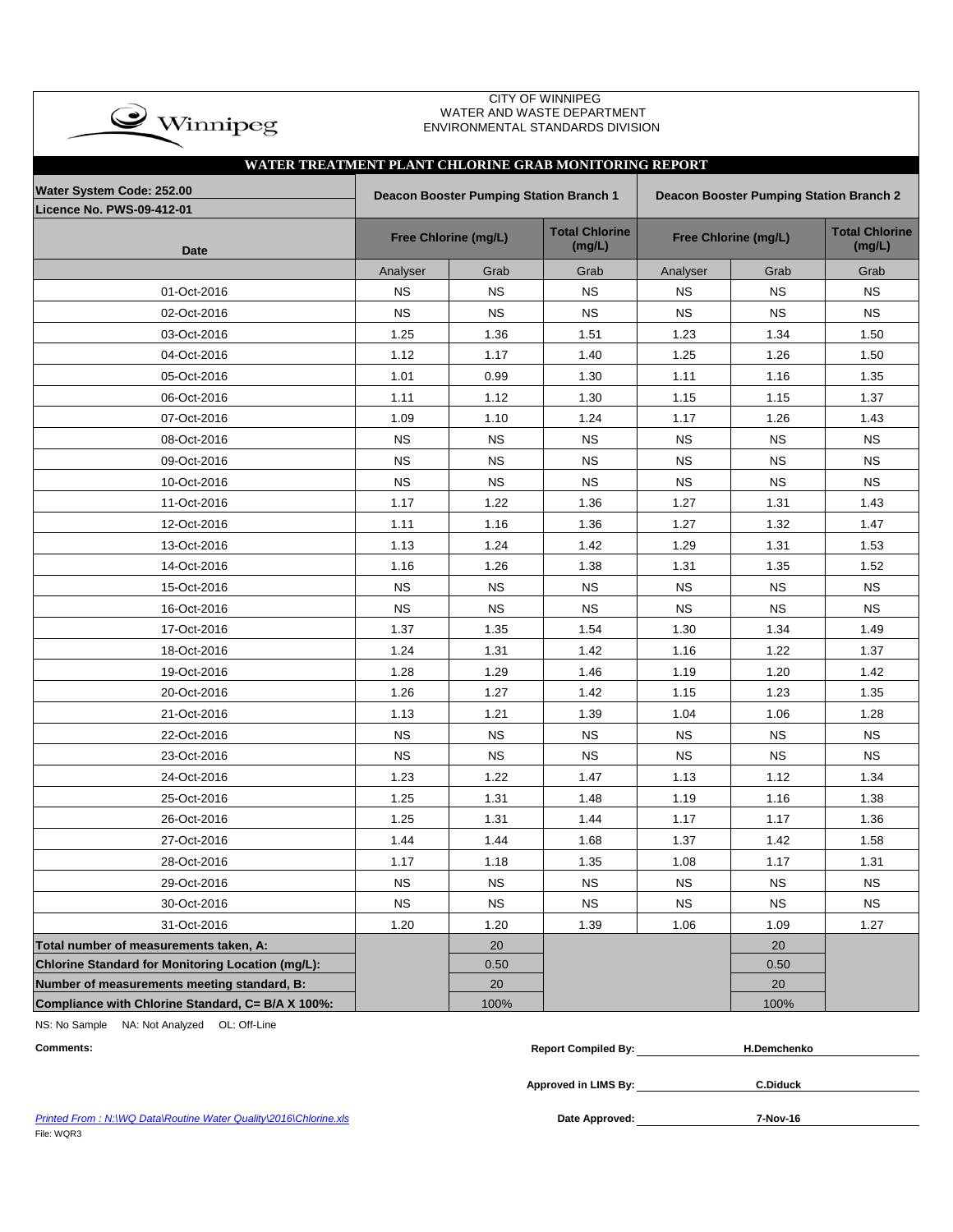

#### **CITY OF WINNIPEG**WATER AND WASTE DEPARTMENT

WATER TREATMENT PLANT UV REPORT

 Licence Number:**PWS-09-412-01**

Report Period: **October 2016** Report Created: **Tuesday, November 01, 2016**

|                   | <b>Transmittance</b> |           | UVR-D100A         |        |        |                   | <b>UVR-D200A</b> |           |         |           | <b>UVR-D300A</b>  |         |                |           | <b>UVR-D400A</b>  |      |       |           | UVR-D500A         |         |         |           | UVR-D600A         |        |        | Total     |                   |         |         | % Volume          |
|-------------------|----------------------|-----------|-------------------|--------|--------|-------------------|------------------|-----------|---------|-----------|-------------------|---------|----------------|-----------|-------------------|------|-------|-----------|-------------------|---------|---------|-----------|-------------------|--------|--------|-----------|-------------------|---------|---------|-------------------|
| Date              | %                    |           | Water Volume [ML] |        |        |                   | Water Volume [ML |           |         |           | Water Volume [ML] |         |                |           | Water Volume [ML] |      |       |           | Water Volume [ML] |         |         |           | Water Volume [ML] |        |        |           | Water Volume [ML] |         |         | <b>Treated To</b> |
|                   |                      | Untreated | Below             | To     | Total  | Untreated         | Below            | To        | Total   | Untreated | Below             | To      | Total          | Untreated | Below             | To   | Total | Untreated | Below             | To      | Total   | Untreated | Below             | To     | Total  | Untreated | Below             | To      | Total   | Dose              |
| 01/10/201         | 94.47                | 0.00      | 0.00              | 58.08  | 58.0   | 0.00              | 0.00             | 0.00      | 0.0     | 0.00      | 0.00              | 66.44   | 66.4           | 0.00      | 0.00              | 0.00 | 0.00  | 0.00      | 0.00              | 64.48   | 64.48   | 0.00      | 0.00              | 0.00   | 0.0    | 0.00      | 0.00              | 188.99  | 188.9   | 100.00            |
| 02/10/201         | 94.54                | 0.00      | 0.00              | 57.42  | 57.4   | 0.00              | 0.00             | 0.00      | 0.00    | 0.00      | 0.00              | 65.67   | 65.67          | 0.00      | 0.00              | 0.00 | 0.00  | 0.00      | 0.00              | 63.75   | 63.75   | 0.00      | 0.00              | 0.00   | 0.00   | 0.00      | 0.00              | 186.84  | 186.84  | 100.00            |
| 03/10/201         | 94.36                | 0.00      | 0.00              | 26.98  | 26.9   | 0.00              | 0.00             | 32.24     | 32.2    | 0.00      | 0.00              | 64.21   | 64.2'          | 0.00      | 0.00              | 0.00 | 0.00  | 0.00      | 0.00              | 62.56   | 62.56   | 0.00      | 0.00              | 0.00   | 0.00   | 0.00      | 0.00              | 185.99  | 185.99  | 100.00            |
| 04/10/201         | 93.83                | 0.00      | 0.00              | 0.00   | 0.00   | 0.00 <sub>1</sub> | 0.00             | 62.63     | 62.6    | 0.00      | 0.00              | 64.11   | 64.1           | 0.00      | 0.00              | 0.00 | 0.00  | 0.00      | 0.00              | 62.77   | 62.77   | 0.00      | 0.00              | 0.00   | 0.00   | 0.00      | 0.00              | 189.51  | 189.5'  | 100.00            |
| 05/10/201         | 93.97                | 0.00      | 0.00              | 0.00   | 0.0    | 0.00              | 0.00             | 62.34     | 62.3    | 0.00      | 0.00              | 63.93   | 63.93          | 0.00      | 0.00              | 0.00 | 0.00  | 0.00      | 0.00              | 63.35   | 63.35   | 0.00      | 0.00              | 0.00   | 0.00   | 0.00      | 0.00              | 189.62  | 189.62  | 100.00            |
| 06/10/201         | 94.08                | 0.00      | 0.00              | 0.00   | 0.00   | 0.00 <sub>1</sub> | 0.00             | 61.23     | 61.2    | 0.00      | 0.00              | 62.75   | 62.75          | 0.00      | 0.00              | 0.00 | 0.00  | 0.00      | 0.00              | 61.86   | 61.86   | 0.00      | 0.00              | 0.00   | 0.00   | 0.00      | 0.00              | 185.85  | 185.85  | 100.00            |
| 07/10/201         | 94.03                | 0.00      | 0.00              | 0.00   | 0.0    | 0.00              | 0.00             | 60.44     | 60.4    | 0.00      | 0.00              | 60.55   | 60.55          | 0.00      | 0.00              | 0.00 | 0.00  | 0.00      | 0.00              | 60.07   | 60.07   | 0.00      | 0.00              | 0.00   | 0.00   | 0.00      | 0.00              | 181.06  | 181.06  | 100.00            |
| 08/10/201         | 94.10                | 0.00      | 0.00              | 0.00   | 0.00   | 0.00              | 0.00             | 56.93     | 56.93   | 0.00      | 0.00              | 57.94   | 57.94          | 0.00      | 0.00              | 0.00 | 0.00  | 0.00      | 0.00              | 57.86   | 57.86   | 0.00      | 0.00              | 0.00   | 0.00   | 0.00      | 0.00              | 172.74  | 172.74  | 100.00            |
| 09/10/201         | 94.68                | 0.00      | 0.00              | 0.00   | 0.00   | 0.00              | 0.00             | 56.86     | 56.8    | 0.00      | 0.00              | 57.60   | 57.60          | 0.00      | 0.00              | 0.00 | 0.00  | 0.00      | 0.00              | 57.53   | 57.53   | 0.00      | 0.00              | 0.00   | 0.00   | 0.00      | 0.00              | 171.99  | 171.99  | 100.00            |
| 10/10/201         | 94.66                | 0.00      | 0.00              | 0.00   | 0.00   | 0.00              | 0.00             | 56.47     | 56.4    | 0.00      | 0.00              | 57.95   | 57.95          | 0.00      | 0.00              | 0.00 | 0.00  | 0.00      | 0.00              | 57.59   | 57.59   | 0.00      | 0.00              | 0.00   | 0.00   | 0.00      | 0.00              | 172.00  | 172.00  | 100.00            |
| 11/10/201         | 94.57                | 0.00      | 0.00              | 0.00   | 0.00   | 0.00              | 0.00             | 58.<br>76 | 58.7    | 0.00      | 0.00              | 56.26   | 56.26          | 0.00      | 0.00              | 0.00 | 0.00  | 0.00      | 0.00              | 56.83   | 56.83   | 0.00      | 0.00              | 0.00   | 0.00   | 0.00      | 0.00              | 171.86  | 171.86  | 100.00            |
| 12/10/201         | 94.55                | 0.00      | 0.00              | 0.00   | 0.00   | 0.00              | 0.00             | 75.99     | 75.9    | 0.00      | 0.00              | 47.21   | $47.2^{\circ}$ | 0.00      | 0.00              | 0.00 | 0.00  | 0.00      | 0.00              | 59.63   | 59.63   | 0.00      | 0.00              | 0.00   | 0.00   | 0.00      | 0.00              | 182.83  | 182.8   | 100.00            |
| 13/10/201         | 94.61                | 0.00      | 0.03              | 0.05   | 0.0    | 0.00              | 0.00             | 76.33     | 76.3    | 0.00      | 0.00              | 48.36   | 48.36          | 0.00      | 0.00              | 0.00 | 0.00  | 0.00      | 0.00              | 61.22   | 61.22   | 0.00      | 0.00              | 0.00   | 0.00   | 0.00      | 0.03              | 185.97  | 186.00  | 99.98             |
| 14/10/201         | 94.59                | 0.00      | 0.00              | 0.00   | 0.0(   | 0.00              | 0.00             | 71.27     | 71.2    | 0.00      | 0.00              | 48.32   | 48.32          | 0.00      | 0.00              | 0.00 | 0.00  | 0.00      | 0.00              | 66.42   | 66.42   | 0.00      | 0.00              | 0.00   | 0.00   | 0.00      | 0.00              | 186.00  | 186.00  | 100.00            |
| 15/10/201         | 94.57                | 0.00      | 0.00              | 0.00   | 0.0    | 0.00              | 0.00             | 64.90     | 64.9    | 0.00      | 0.00              | 47.60   | 47.6           | 0.00      | 0.00              | 0.00 | 0.00  | 0.00      | 0.00              | 73.52   | 73.52   | 0.00      | 0.00              | 0.00   | 0.00   | 0.00      | 0.00              | 186.03  | 186.0   | 100.00            |
| 16/10/201         | 94.56                | 0.00      | 0.00              | 0.00   | 0.00   | 0.00              | 0.00             | 65.03     | 65.0    | 0.00      | 0.00              | 47.74   | 47.7           | 0.00      | 0.00              | 0.00 | 0.00  | 0.00      | 0.00              | 73.25   | 73.25   | 0.00      | 0.00              | 0.00   | 0.00   | 0.00      | 0.00              | 186.02  | 186.02  | 100.00            |
| 17/10/201         | 94.60                | 0.00      | 0.00              | 45.18  | 45.1   | 0.00              | 0.00             | 24.15     | 24.7    | 0.00      | 0.00              | 46.87   | 46.87          | 0.00      | 0.00              | 0.00 | 0.00  | 0.00      | 0.00              | 73.35   | 73.35   | 0.00      | 0.00              | 0.00   | 0.0    | 0.00      | 0.00              | 189.55  | 189.55  | 100.00            |
| 18/10/201         | 94.44                | 0.00      | 0.00              | 71.70  | 71.7   | 0.00              | 0.00             | 0.00      | 0.0     | 0.00      | 0.00              | 45.91   | 45.9'          | 0.00      | 0.00              | 0.00 | 0.00  | $0.00\,$  | 0.00              | 73.40   | 73.40   | 0.00      | 0.00              | 0.00   | 0.01   | 0.00      | 0.00              | 191.00  | 191.00  | 100.00            |
| 19/10/201         | 94.33                | 0.00      | 0.00              | 71.79  | 71.7   | 0.00              | 0.00             | 0.00      | 0.00    | 0.00      | 0.00              | 45.82   | 45.82          | 0.00      | 0.00              | 0.00 | 0.00  | 0.00      | 0.00              | 73.40   | 73.40   | 0.00      | 0.00              | 0.00   | 0.0    | 0.00      | 0.00              | 191.01  | 191.0   | 100.00            |
| 20/10/201         | 94.34                | 0.00      | 0.00              | 70.16  | 70.1   | 0.00              | 0.00             | 0.00      | 0.0(    | 0.00      | 0.00              | 44.85   | 44.85          | 0.00      | 0.00              | 0.00 | 0.00  | 0.00      | 0.00              | 35.19   | 35.19   | 0.00      | 0.04              | 36.97  | 37.02  | 0.00      | 0.04              | 187.17  | 187.2   | 99.98             |
| 21/10/201         | 94.28                | 0.00      | 0.00              | 67.98  | 67.9   | 0.00              | 0.00             | 0.00      | 0.00    | 0.00      | 0.00              | 43.54   | 43.54          | 0.00      | 0.00              | 0.00 | 0.00  | 0.00      | 0.00              | 0.00    | 0.00    | 0.00      | 0.00              | 69.35  | 69.35  | 0.00      | 0.00              | 180.87  | 180.87  | 100.00            |
| 22/10/201         | 94.24                | 0.00      | 0.00              | 67.46  | 67.4   | 0.00              | 0.00             | 0.00      | 0.00    | 0.00      | 0.00              | 43.11   | 43.1           | 0.00      | 0.00              | 0.00 | 0.00  | 0.00      | 0.00              | 0.00    | 0.00    | 0.00      | 0.00              | 67.02  | 67.0   | 0.00      | 0.00              | 177.59  | 177.59  | 100.00            |
| 23/10/201         | 94.32                | 0.00      | 0.00              | 68.38  | 68.3   | 0.00              | 0.00             | 0.00      | 0.0     | 0.00      | 0.00              | 44.08   | 44.08          | 0.00      | 0.00              | 0.00 | 0.00  | 0.00      | 0.00              | 0.00    | 0.00    | 0.00      | 0.00              | 69.40  | 69.4   | 0.00      | 0.00              | 181.86  | 181.86  | 100.00            |
| 24/10/201         | 94.29                | 0.00      | 0.00              | 69.27  | 69.2   | 0.00              | 0.00             | 0.00      | 0.00    | 0.00      | 0.00              | 43.97   | 43.97          | 0.00      | 0.00              | 0.00 | 0.00  | 0.00      | 0.00              | 42.38   | 42.38   | 0.00      | 0.00              | 26.40  | 26.4   | 0.00      | 0.00              | 182.01  | 182.0   | 100.00            |
| 25/10/201         | 94.19                | 0.00      | 0.00              | 70.02  | 70.0   | 0.00              | 0.00             | 0.00      | 0.00    | 0.00      | 0.00              | 44.09   | 44.09          | 0.00      | 0.00              | 0.00 | 0.00  | 0.00      | 0.00              | 67.93   | 67.93   | 0.00      | 0.00              | 0.00   | 0.00   | 0.00      | 0.00              | 182.04  | 182.04  | 100.00            |
| 26/10/201         | 94.17                | 0.00      | 0.00              | 70.06  | 70.0   | 0.00              | 0.00             | 0.00      | 0.00    | 0.00      | 0.00              | 44.17   | 44.1           | 0.00      | 0.00              | 0.00 | 0.00  | 0.00      | 0.00              | 67.74   | 67.74   | 0.00      | 0.00              | 0.00   | 0.00   | 0.00      | 0.00              | 181.96  | 181.96  | 100.00            |
| 27/10/201         | 93.64                | 0.00      | 0.36              | 36.27  | 36.6   | 0.01              | 0.06             | 33.79     | 33.8    | 0.00      | 0.17              | 16.34   | 16.52          | 0.00      | 0.00              | 0.00 | 0.00  | 0.01      | 0.01              | 38.70   | 38.7    | 0.01      | 0.06              | 23.45  | 23.52  | 0.03      | 0.66              | 148.55  | 149.2   | 99.54             |
| 28/10/201         | 94.06                | 0.00      | 0.00              | 0.00   | 0.00   | 0.00              | 0.00             | 85.08     | 85.0    | 0.01      | 0.01              | 0.00    | $0.0^{\circ}$  | 0.00      | 0.00              | 0.00 | 0.00  | 0.00      | 0.00              | 38.32   | 38.32   | 0.00      | 0.00              | 64.57  | 64.5   | 0.01      | 0.01              | 187.97  | 187.99  | 99.99             |
| 29/10/201         | 93.91                | 0.00      | 0.00              | 0.00   | 0.0    | 0.00              | 0.00             | 85.7      | 85.1    | 0.00      | 0.00              | 0.00    | 0.00           | 0.00      | 0.00              | 0.00 | 0.00  | 0.00      | 0.00              | 39.30   | 39.30   | 0.00      | 0.00              | 63.54  | 63.5   | 0.00      | 0.00              | 187.98  | 187.98  | 100.00            |
| 30/10/201         | 93.92                | 0.00      | 0.00              | 0.00   | 0.00   | 0.00              | 0.00             | 85.35     | 85.3    | 0.00      | 0.00              | 0.00    | 0.00           | 0.00      | 0.00              | 0.00 | 0.00  | 0.00      | 0.00              | 39.52   | 39.52   | 0.00      | 0.00              | 63.08  | 63.08  | 0.00      | 0.00              | 187.96  | 187.96  | 100.00            |
| 31/10/201         | 94.08                | 0.00      | 0.00              | 0.00   | 0.0    | 0.00              | 0.00             | 85.28     | 85.2    | 0.00      | 0.00              | 0.00    | 0.00           | 0.00      | 0.00              | 0.00 | 0.00  | 0.00      | 0.00              | 39.72   | 39.72   | 0.00      | 0.00              | 62.96  | 62.9   | 0.00      | 0.00              | 187.96  | 187.96  | 100.00            |
|                   | Total [ML]:          | 0.00      | 0.39              | 850.77 | 851.16 | 0.01              | 0.06             | 1260.21   | 1260.28 | 0.01      | 0.18              | 1379.41 | 1379.60        | 0.00      | 0.00              | 0.00 | 0.00  | 0.01      | 0.01              | 1631.64 | 1631.65 | 0.01      | 0.10              | 546.75 | 546.86 | 0.04      | 0.74              | 5668.78 | 5669.56 |                   |
| Water Volume [%]: |                      |           |                   |        |        |                   |                  |           |         |           |                   |         |                |           |                   |      |       |           |                   |         |         |           |                   |        |        |           |                   |         |         |                   |

0.00 %0.01 %Below DoseUntreated:

99.99 %

To Dose

Submitted By (Print): <u>D. Merredew</u> **Communication Communication Communication Communication Communication Communication Communication Communication Communication Communication Communication Communication Communication Com**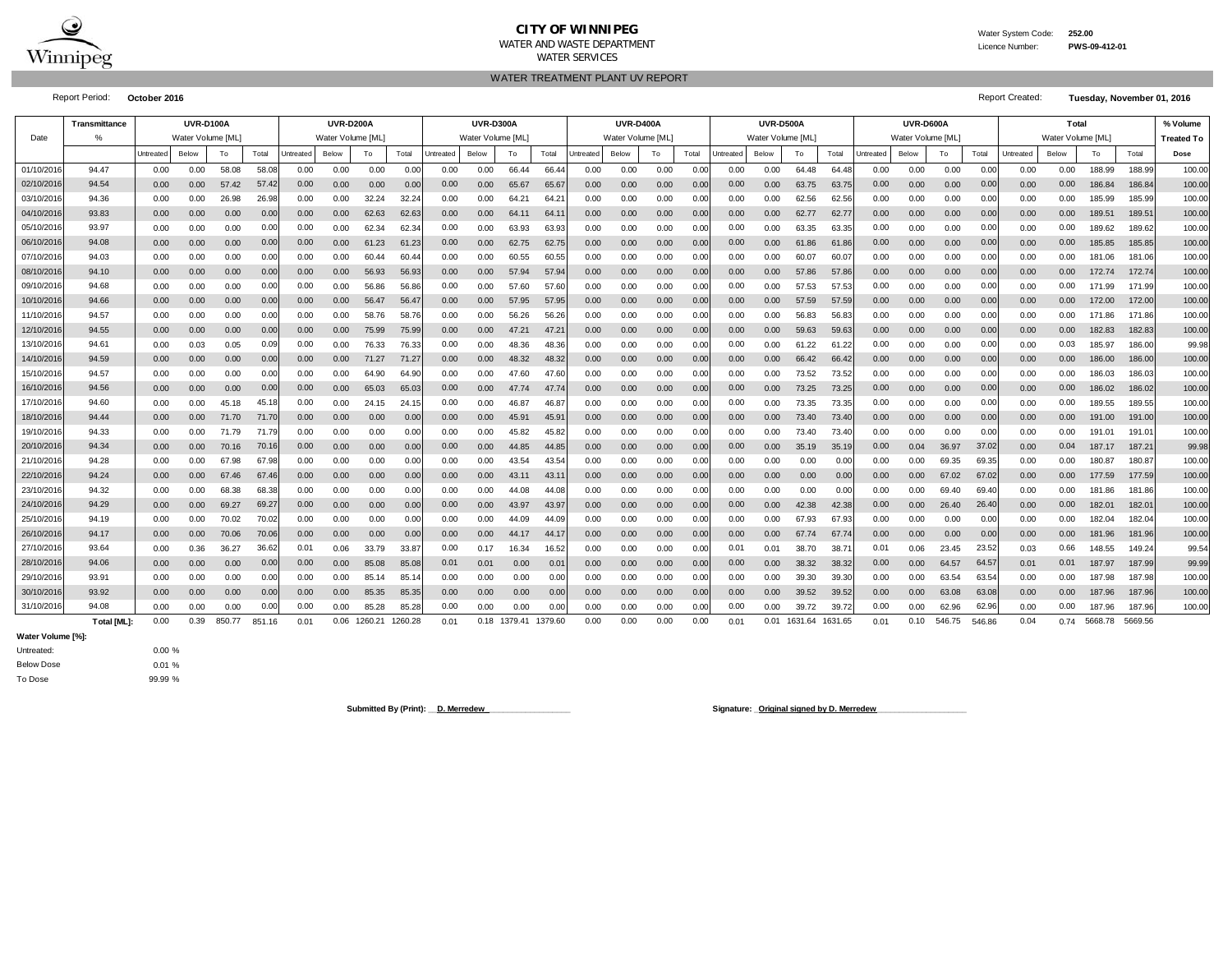## **CORRECTIVE ACTION REPORT**



Water Stewardship

| <b>WATER SYSTEM City of Winnipeg</b>                                                      | WATER SYSTEM CODE: 252.00                                                    |
|-------------------------------------------------------------------------------------------|------------------------------------------------------------------------------|
| LOCATION OF NON-COMPLIANCE INCIDENT (ex. Water Plant):                                    | WT<br>رها<br>1301025<br>DEEN ON                                              |
| ARSON<br><b>OPERATOR:</b>                                                                 | Signature:                                                                   |
|                                                                                           |                                                                              |
| <b>TYPE OF NON-COMPLIANCE INCIDENT:</b>                                                   | Low disinfectant residual entering the distribution system, 21(1) MR 40/2007 |
|                                                                                           | Low disinfectant residual in the distribution system, 22 MR 40/2007          |
| <b>INITIAL TEST RESULTS:</b>                                                              | Filtered water turbidity exceeding the turbidity standard, 6(1) MR 41/2007   |
|                                                                                           | Low positive total coliform (<10 CFU/100mL), 3 MR 41/2007                    |
|                                                                                           | Other                                                                        |
| <b>DESCRIPTION OF CORRECTIVE ACTIONS</b><br>TAKEN (attach additional sheets if required): | <b>DATE</b><br>10                                                            |
|                                                                                           |                                                                              |
|                                                                                           |                                                                              |
|                                                                                           |                                                                              |
|                                                                                           |                                                                              |
|                                                                                           |                                                                              |
|                                                                                           |                                                                              |
|                                                                                           |                                                                              |
|                                                                                           |                                                                              |
|                                                                                           |                                                                              |
|                                                                                           |                                                                              |
|                                                                                           |                                                                              |
|                                                                                           |                                                                              |
|                                                                                           |                                                                              |
| TEST RESULTS AFTER CORRECTIVE ACTIONS:                                                    | DATE:                                                                        |
| (attach laboratory results if applicable)                                                 |                                                                              |
|                                                                                           |                                                                              |
| Approved By Operator-In-Charge: here MERPEDEW Original signed by:                         |                                                                              |
|                                                                                           |                                                                              |
|                                                                                           |                                                                              |

#### EMERGENCY REPORTING IS REQUIRED WHERE A POTENTIAL HEALTH RISK IS INVOLVED. FOLLOW THE INSTRUCTIONS OF YOUR DRINKING WATER OFFICER ON SITUATIONS REQUIRING IMMEDIATE REPORTING.

**DISTRIBUTION:** 

FORWARD THE ORIGINAL TO YOUR DRINKING WATER OFFICER WITH YOUR MONTHLY DISINFECTION OR TURBIDITY MONITORING REPORT

RETAIN A COPY FOR YOUR RECORDS

Contact your Drinking Water Officer with any comments, questions or concerns.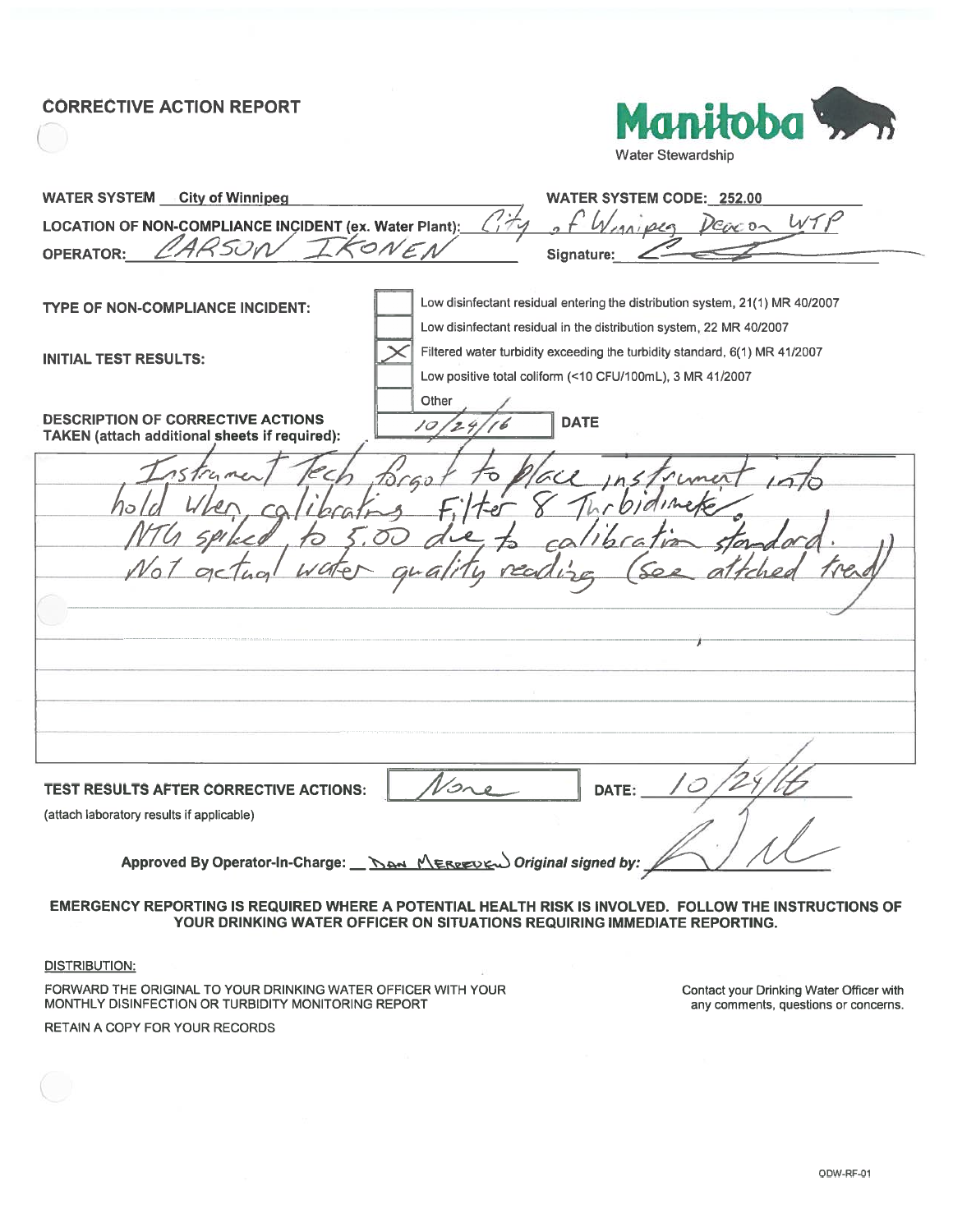

14:5) Filter 8 10/24/16<br>Tech forgot to place<br>Turb. Meter into Hold for<br>Calibrations. Not actual<br>water NTh. But an<br>Instrument Fedi Error

 $\mathcal{N}_{\mathcal{A}}$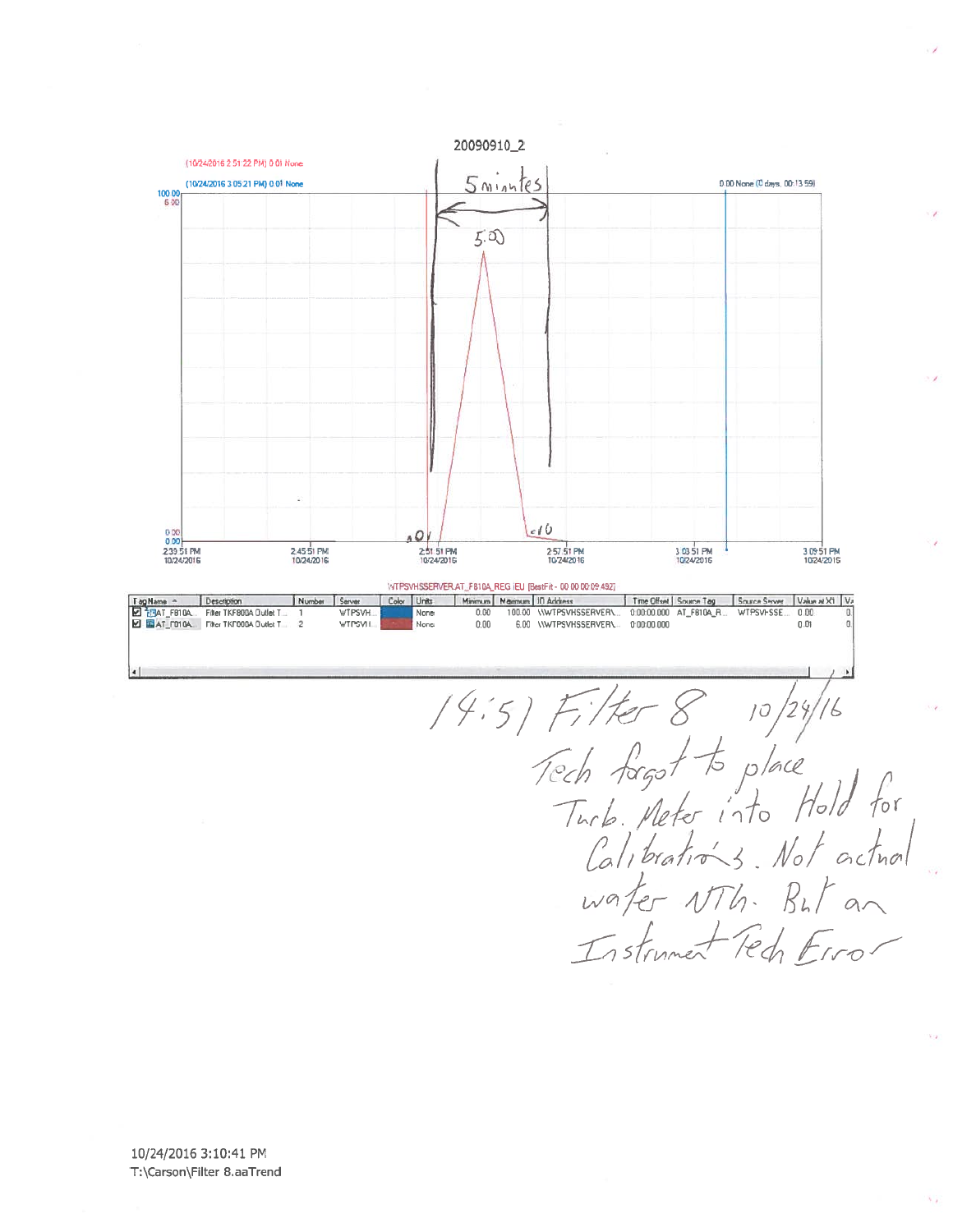

Water and Waste Department • Service des eaux et des déchets

Friday, November 4, 2016 **Our Incident/Report No: 04-2016** LIMS Reference No: **47656**

Ms. Melanie Betsill Incident Date: **October 13, 2016** Drinking Water Officer Manitoba Sustainable Development, Office of Drinking Water 1007 Century Street Winnipeg MB R3H 0W4

## **RE: CORRECTIVE ACTION REPORT**

| <b>WATER SYSTEM, CODE</b><br><b>LOCATION OF NON-COMPLIANT INCIDENT</b><br><b>INCIDENT REPORTED BY</b><br>TYPE OF NON-COMPLIANT INCIDENT | Winnipeg Public Water System, 252.00<br><b>Winnipeg 3-Dist SW01</b><br>Courtney Diduck, Analytical Services Branch Head<br>Low positive Total Coliform (<10 per100mL), 3 MR 41/2007                                                 |
|-----------------------------------------------------------------------------------------------------------------------------------------|-------------------------------------------------------------------------------------------------------------------------------------------------------------------------------------------------------------------------------------|
| <b>DESCRIPTION OF CORRECTIVE ACTIONS</b>                                                                                                | <b>Environmental Standards:</b><br>AS SOON AS POSSIBLE: Re-sampled original location until two<br>consecutive negative results were reported. Also tested for<br>turbidity, free/total chlorine, temperature and contacted the ODW. |
| <b>TEST RESULTS</b>                                                                                                                     | See Attached                                                                                                                                                                                                                        |

NOTES/COMMENTS:

1. UP/DOWN STREAM testing performed when EC is >0 /100mL, TC is >10 /100mL or when resample/consecutive sample is positive for EC or TC or as directed by the Manager of Environmental Standards Division and/or the Office of Drinking Water

#### **EMERGENCY REPORTING IS REQUIRED WHERE A POTENTIAL HEALTH RISK IS INVOLVED. FOLLOW THE INSTRUCTIONS OF YOUR DRINKING WATER OFFICER ON SITUATIONS REQUIRING IMMEDIATE REPORTING**

N:\Environmental Standards\Analytical Services\Government Agencies\Office of Drinking Water\Corrective Action Reports